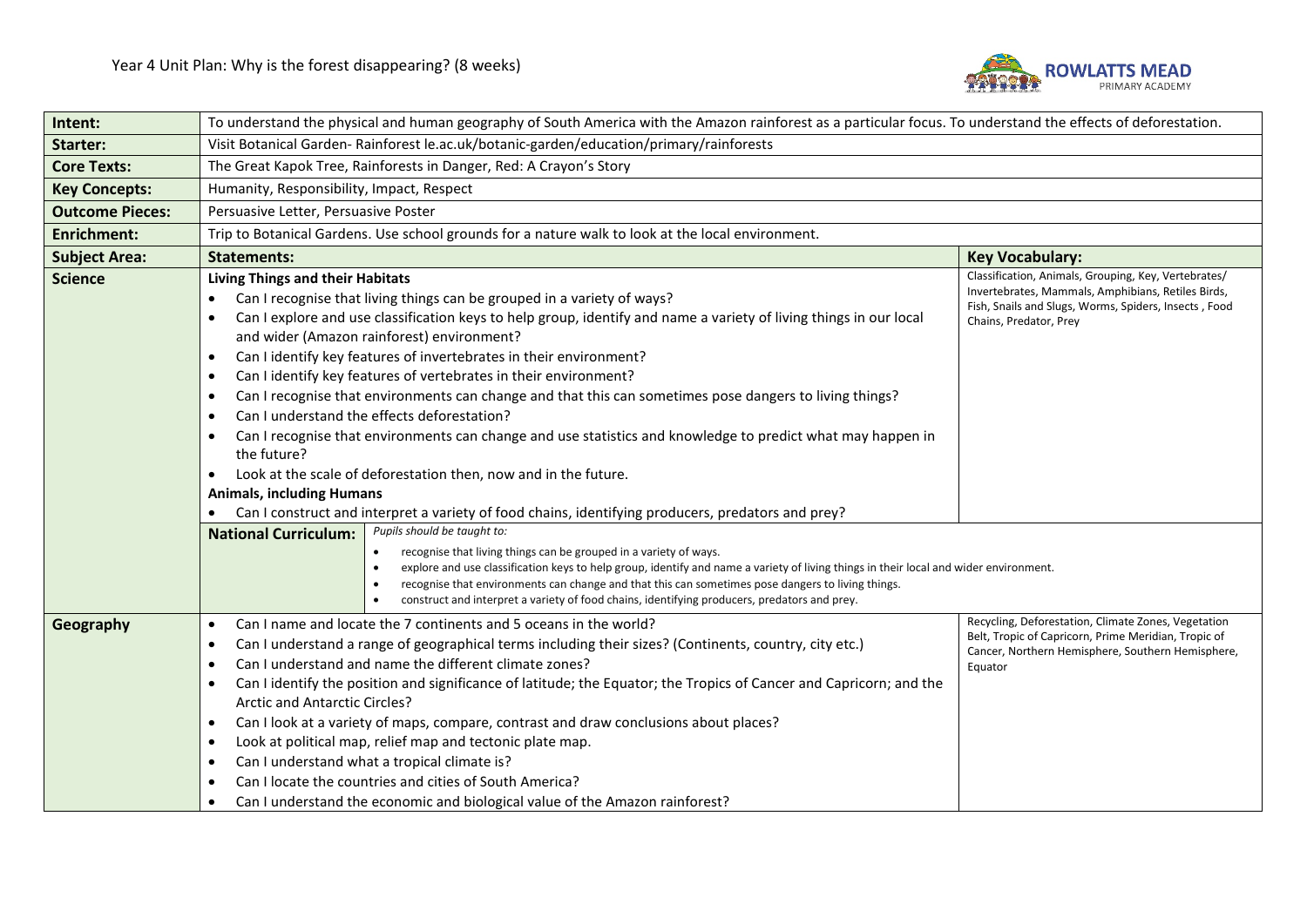

|                          | $\bullet$                                                                                                                                                                                                                                                                                                                                                                  | Can I create a mind map about the importance of the rainforest?                                                                                                                                                                                                                                                                                                                                                                                                                                                                                                                                                                                                                                                                                                                                                                                                                                                                                                                                                                                                                                                                                                                                                                                                                                                                                                                                          |  |  |  |
|--------------------------|----------------------------------------------------------------------------------------------------------------------------------------------------------------------------------------------------------------------------------------------------------------------------------------------------------------------------------------------------------------------------|----------------------------------------------------------------------------------------------------------------------------------------------------------------------------------------------------------------------------------------------------------------------------------------------------------------------------------------------------------------------------------------------------------------------------------------------------------------------------------------------------------------------------------------------------------------------------------------------------------------------------------------------------------------------------------------------------------------------------------------------------------------------------------------------------------------------------------------------------------------------------------------------------------------------------------------------------------------------------------------------------------------------------------------------------------------------------------------------------------------------------------------------------------------------------------------------------------------------------------------------------------------------------------------------------------------------------------------------------------------------------------------------------------|--|--|--|
|                          | Can I use a range of sources to investigate the scale of destruction in the Amazon Rainforest?<br>$\bullet$                                                                                                                                                                                                                                                                |                                                                                                                                                                                                                                                                                                                                                                                                                                                                                                                                                                                                                                                                                                                                                                                                                                                                                                                                                                                                                                                                                                                                                                                                                                                                                                                                                                                                          |  |  |  |
|                          | Can I understand how and why the land use of the Amazon rainforest is changing?<br>$\bullet$                                                                                                                                                                                                                                                                               |                                                                                                                                                                                                                                                                                                                                                                                                                                                                                                                                                                                                                                                                                                                                                                                                                                                                                                                                                                                                                                                                                                                                                                                                                                                                                                                                                                                                          |  |  |  |
|                          | $\bullet$                                                                                                                                                                                                                                                                                                                                                                  | Can I describe the pros/cons of deforestation?                                                                                                                                                                                                                                                                                                                                                                                                                                                                                                                                                                                                                                                                                                                                                                                                                                                                                                                                                                                                                                                                                                                                                                                                                                                                                                                                                           |  |  |  |
|                          | Can I compare the human and physical geography of South America to U.K?<br>$\bullet$                                                                                                                                                                                                                                                                                       |                                                                                                                                                                                                                                                                                                                                                                                                                                                                                                                                                                                                                                                                                                                                                                                                                                                                                                                                                                                                                                                                                                                                                                                                                                                                                                                                                                                                          |  |  |  |
|                          | <b>National Curriculum:</b>                                                                                                                                                                                                                                                                                                                                                | Pupils should be taught:                                                                                                                                                                                                                                                                                                                                                                                                                                                                                                                                                                                                                                                                                                                                                                                                                                                                                                                                                                                                                                                                                                                                                                                                                                                                                                                                                                                 |  |  |  |
|                          |                                                                                                                                                                                                                                                                                                                                                                            | locate the world's countries, using maps to focus on Europe (including the location of Russia) and North and South America, concentrating on their environmental<br>regions, key physical and human characteristics, countries, and major cities.<br>name and locate counties and cities of the United Kingdom, geographical regions and their identifying human and physical characteristics, key topographical features<br>(including hills, mountains, coasts and rivers), and land-use patterns; and understand how some of these aspects have changed over tim<br>identify the position and significance of latitude, longitude, Equator, Northern Hemisphere, Southern Hemisphere, the Tropics of Cancer and Capricorn, Arctic and<br>Antarctic Circle, the Prime/Greenwich Meridian and time zones (including day and Night.<br>understand geographical similarities and differences through the study of human and physical geography of a region of the United Kingdom, a region in a European<br>country, and a region within North or South America.<br>physical geography, including: climate zones, biomes and vegetation belts, rivers, mountains, volcanoes and earthquakes, and the water cycle<br>$\bullet$<br>human geography, including: types of settlement and land use, economic activity including trade links, and the distribution of natural resources including energy, food, |  |  |  |
|                          |                                                                                                                                                                                                                                                                                                                                                                            | minerals and water<br>use maps, atlases, globes and digital/computer mapping to locate countries and describe features studied                                                                                                                                                                                                                                                                                                                                                                                                                                                                                                                                                                                                                                                                                                                                                                                                                                                                                                                                                                                                                                                                                                                                                                                                                                                                           |  |  |  |
| <b>History</b>           |                                                                                                                                                                                                                                                                                                                                                                            |                                                                                                                                                                                                                                                                                                                                                                                                                                                                                                                                                                                                                                                                                                                                                                                                                                                                                                                                                                                                                                                                                                                                                                                                                                                                                                                                                                                                          |  |  |  |
|                          | <b>National Curriculum:</b>                                                                                                                                                                                                                                                                                                                                                |                                                                                                                                                                                                                                                                                                                                                                                                                                                                                                                                                                                                                                                                                                                                                                                                                                                                                                                                                                                                                                                                                                                                                                                                                                                                                                                                                                                                          |  |  |  |
| <b>Design Technology</b> |                                                                                                                                                                                                                                                                                                                                                                            |                                                                                                                                                                                                                                                                                                                                                                                                                                                                                                                                                                                                                                                                                                                                                                                                                                                                                                                                                                                                                                                                                                                                                                                                                                                                                                                                                                                                          |  |  |  |
|                          | <b>National Curriculum:</b>                                                                                                                                                                                                                                                                                                                                                |                                                                                                                                                                                                                                                                                                                                                                                                                                                                                                                                                                                                                                                                                                                                                                                                                                                                                                                                                                                                                                                                                                                                                                                                                                                                                                                                                                                                          |  |  |  |
|                          |                                                                                                                                                                                                                                                                                                                                                                            | Can I understand the artist and abstract art?                                                                                                                                                                                                                                                                                                                                                                                                                                                                                                                                                                                                                                                                                                                                                                                                                                                                                                                                                                                                                                                                                                                                                                                                                                                                                                                                                            |  |  |  |
| Art                      | $\bullet$                                                                                                                                                                                                                                                                                                                                                                  |                                                                                                                                                                                                                                                                                                                                                                                                                                                                                                                                                                                                                                                                                                                                                                                                                                                                                                                                                                                                                                                                                                                                                                                                                                                                                                                                                                                                          |  |  |  |
|                          | Can I create an abstract painting in the style of Nixiwaka Yawanawa?<br>$\bullet$<br>Can I create tints, tones, shades and hues?<br>$\bullet$<br>Can I experiment with different paint effects?<br>$\bullet$<br>Can I practise painting plants and animals?<br>$\bullet$<br>Can I create my abstract painting?<br>Pupils should be taughtt:<br><b>National Curriculum:</b> |                                                                                                                                                                                                                                                                                                                                                                                                                                                                                                                                                                                                                                                                                                                                                                                                                                                                                                                                                                                                                                                                                                                                                                                                                                                                                                                                                                                                          |  |  |  |
|                          |                                                                                                                                                                                                                                                                                                                                                                            |                                                                                                                                                                                                                                                                                                                                                                                                                                                                                                                                                                                                                                                                                                                                                                                                                                                                                                                                                                                                                                                                                                                                                                                                                                                                                                                                                                                                          |  |  |  |
|                          |                                                                                                                                                                                                                                                                                                                                                                            |                                                                                                                                                                                                                                                                                                                                                                                                                                                                                                                                                                                                                                                                                                                                                                                                                                                                                                                                                                                                                                                                                                                                                                                                                                                                                                                                                                                                          |  |  |  |
|                          |                                                                                                                                                                                                                                                                                                                                                                            |                                                                                                                                                                                                                                                                                                                                                                                                                                                                                                                                                                                                                                                                                                                                                                                                                                                                                                                                                                                                                                                                                                                                                                                                                                                                                                                                                                                                          |  |  |  |
|                          |                                                                                                                                                                                                                                                                                                                                                                            |                                                                                                                                                                                                                                                                                                                                                                                                                                                                                                                                                                                                                                                                                                                                                                                                                                                                                                                                                                                                                                                                                                                                                                                                                                                                                                                                                                                                          |  |  |  |
|                          |                                                                                                                                                                                                                                                                                                                                                                            | to create sketch books to record their observations and use them to review and revisit ideas<br>to improve their mastery of art and design techniques, including drawing, painting and sculpture with a range of materials [for example, pencil, charcoal, paint, clay<br>about great artists, architects and designers in history.                                                                                                                                                                                                                                                                                                                                                                                                                                                                                                                                                                                                                                                                                                                                                                                                                                                                                                                                                                                                                                                                      |  |  |  |
| <b>Music</b>             | Can I create a report on my Samba routine?<br>$\bullet$                                                                                                                                                                                                                                                                                                                    |                                                                                                                                                                                                                                                                                                                                                                                                                                                                                                                                                                                                                                                                                                                                                                                                                                                                                                                                                                                                                                                                                                                                                                                                                                                                                                                                                                                                          |  |  |  |
|                          | <b>National Curriculum:</b>                                                                                                                                                                                                                                                                                                                                                |                                                                                                                                                                                                                                                                                                                                                                                                                                                                                                                                                                                                                                                                                                                                                                                                                                                                                                                                                                                                                                                                                                                                                                                                                                                                                                                                                                                                          |  |  |  |
| <b>PSHE</b>              |                                                                                                                                                                                                                                                                                                                                                                            |                                                                                                                                                                                                                                                                                                                                                                                                                                                                                                                                                                                                                                                                                                                                                                                                                                                                                                                                                                                                                                                                                                                                                                                                                                                                                                                                                                                                          |  |  |  |
|                          | <b>National Curriculum:</b>                                                                                                                                                                                                                                                                                                                                                |                                                                                                                                                                                                                                                                                                                                                                                                                                                                                                                                                                                                                                                                                                                                                                                                                                                                                                                                                                                                                                                                                                                                                                                                                                                                                                                                                                                                          |  |  |  |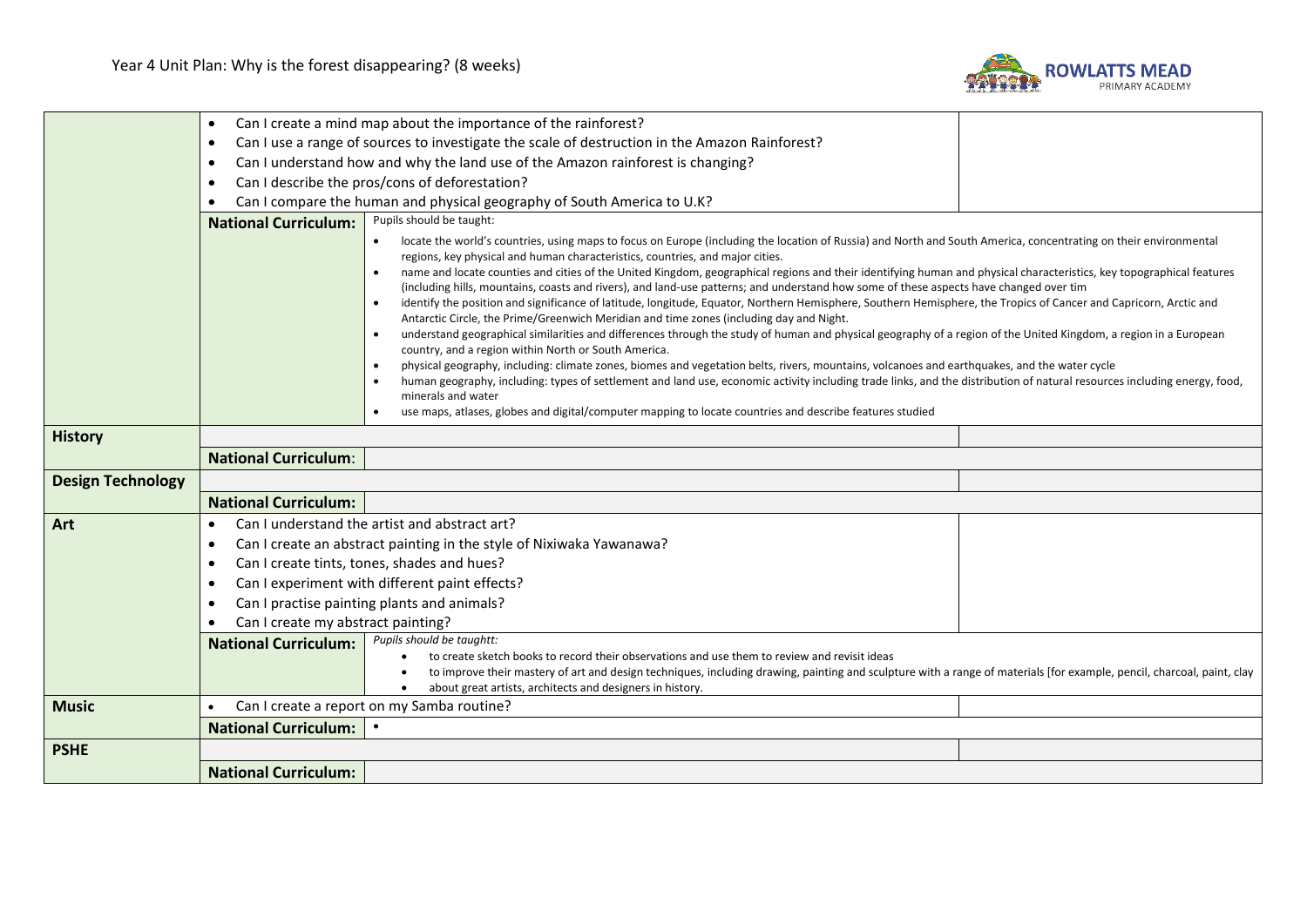

| <b>Religious Studies</b> | Can I understand the Christian festivals of Christmas and Easter, including Lent?<br>$\bullet$                                                                                                                                                                                                                                                                                                                                                                                                                                                                                                                                                                               | File, Right-click, Left-click, Double-click, Copy and paste,<br>Networks, Server, Save                             |          |  |  |
|--------------------------|------------------------------------------------------------------------------------------------------------------------------------------------------------------------------------------------------------------------------------------------------------------------------------------------------------------------------------------------------------------------------------------------------------------------------------------------------------------------------------------------------------------------------------------------------------------------------------------------------------------------------------------------------------------------------|--------------------------------------------------------------------------------------------------------------------|----------|--|--|
|                          | Can I understand the Jewish festivals of Rosh Hashanah and Yom Kippur?<br>$\bullet$                                                                                                                                                                                                                                                                                                                                                                                                                                                                                                                                                                                          |                                                                                                                    |          |  |  |
|                          | Can I understand the Sikh festivals of Guru Nanak's Birthday and Vaisakhi?<br>$\bullet$                                                                                                                                                                                                                                                                                                                                                                                                                                                                                                                                                                                      |                                                                                                                    |          |  |  |
|                          | Can I understand the Hindu festivals of Diwali and Shivratri?<br>$\bullet$                                                                                                                                                                                                                                                                                                                                                                                                                                                                                                                                                                                                   |                                                                                                                    |          |  |  |
|                          | Can I understand the Muslim festivals of Eid al-Fitr and Eid al-Adha?                                                                                                                                                                                                                                                                                                                                                                                                                                                                                                                                                                                                        |                                                                                                                    |          |  |  |
|                          | See SACRE Document.<br><b>National Curriculum:</b>                                                                                                                                                                                                                                                                                                                                                                                                                                                                                                                                                                                                                           |                                                                                                                    |          |  |  |
| <b>Computing</b>         | <b>E-Safety - Project Evolve</b>                                                                                                                                                                                                                                                                                                                                                                                                                                                                                                                                                                                                                                             | Audio, Record, Playback, Microphone, Speaker,                                                                      |          |  |  |
|                          | Strand 3 - Online Reputation                                                                                                                                                                                                                                                                                                                                                                                                                                                                                                                                                                                                                                                 | Headphones, Input, Output, Sound, Start, Pause, Stop,<br>Podcast, Save, File, Edit, Selection, Open, Save, Mixing, |          |  |  |
|                          | Strand 4 - Online Bullying                                                                                                                                                                                                                                                                                                                                                                                                                                                                                                                                                                                                                                                   | Time Shift, Export, MP3, Audio, Editing, Evaluate,                                                                 |          |  |  |
|                          | See Project Evolve Document.                                                                                                                                                                                                                                                                                                                                                                                                                                                                                                                                                                                                                                                 |                                                                                                                    | Feedback |  |  |
|                          |                                                                                                                                                                                                                                                                                                                                                                                                                                                                                                                                                                                                                                                                              |                                                                                                                    |          |  |  |
|                          | E-safety: Can I understand the importance of a strong password?                                                                                                                                                                                                                                                                                                                                                                                                                                                                                                                                                                                                              |                                                                                                                    |          |  |  |
|                          | Can I understand how to stay safe online?                                                                                                                                                                                                                                                                                                                                                                                                                                                                                                                                                                                                                                    |                                                                                                                    |          |  |  |
|                          | Can I explore features of publisher?                                                                                                                                                                                                                                                                                                                                                                                                                                                                                                                                                                                                                                         |                                                                                                                    |          |  |  |
|                          | Can I create a persuasive poster using publisher?<br><b>NCEE Unit 2: Audio Editing</b>                                                                                                                                                                                                                                                                                                                                                                                                                                                                                                                                                                                       |                                                                                                                    |          |  |  |
|                          |                                                                                                                                                                                                                                                                                                                                                                                                                                                                                                                                                                                                                                                                              |                                                                                                                    |          |  |  |
|                          | To identify that sound can be digitally recorded:                                                                                                                                                                                                                                                                                                                                                                                                                                                                                                                                                                                                                            |                                                                                                                    |          |  |  |
|                          | To use a digital device to record sound:                                                                                                                                                                                                                                                                                                                                                                                                                                                                                                                                                                                                                                     |                                                                                                                    |          |  |  |
|                          | To explain that a digital recording is stored as a file:                                                                                                                                                                                                                                                                                                                                                                                                                                                                                                                                                                                                                     |                                                                                                                    |          |  |  |
|                          | To explain that audio can be changed through editing:                                                                                                                                                                                                                                                                                                                                                                                                                                                                                                                                                                                                                        |                                                                                                                    |          |  |  |
|                          | To show that different types of audio can be combined and played together:                                                                                                                                                                                                                                                                                                                                                                                                                                                                                                                                                                                                   |                                                                                                                    |          |  |  |
|                          | To evaluate editing choices made:                                                                                                                                                                                                                                                                                                                                                                                                                                                                                                                                                                                                                                            |                                                                                                                    |          |  |  |
|                          | Pupils should be taught to:<br><b>National Curriculum:</b><br>use search technologies effectively, appreciate how results are selected and ranked, and be discerning in evaluating digital content<br>select, use and combine a variety of software (including internet services) on a range of digital devices to design and create a range of programs, systems and content<br>that accomplish given goals, including collecting, analysing, evaluating and presenting data and information<br>use technology safely, respectfully and responsibly; recognise acceptable/unacceptable behaviour; identify a range of ways to report concerns about content and<br>contact. |                                                                                                                    |          |  |  |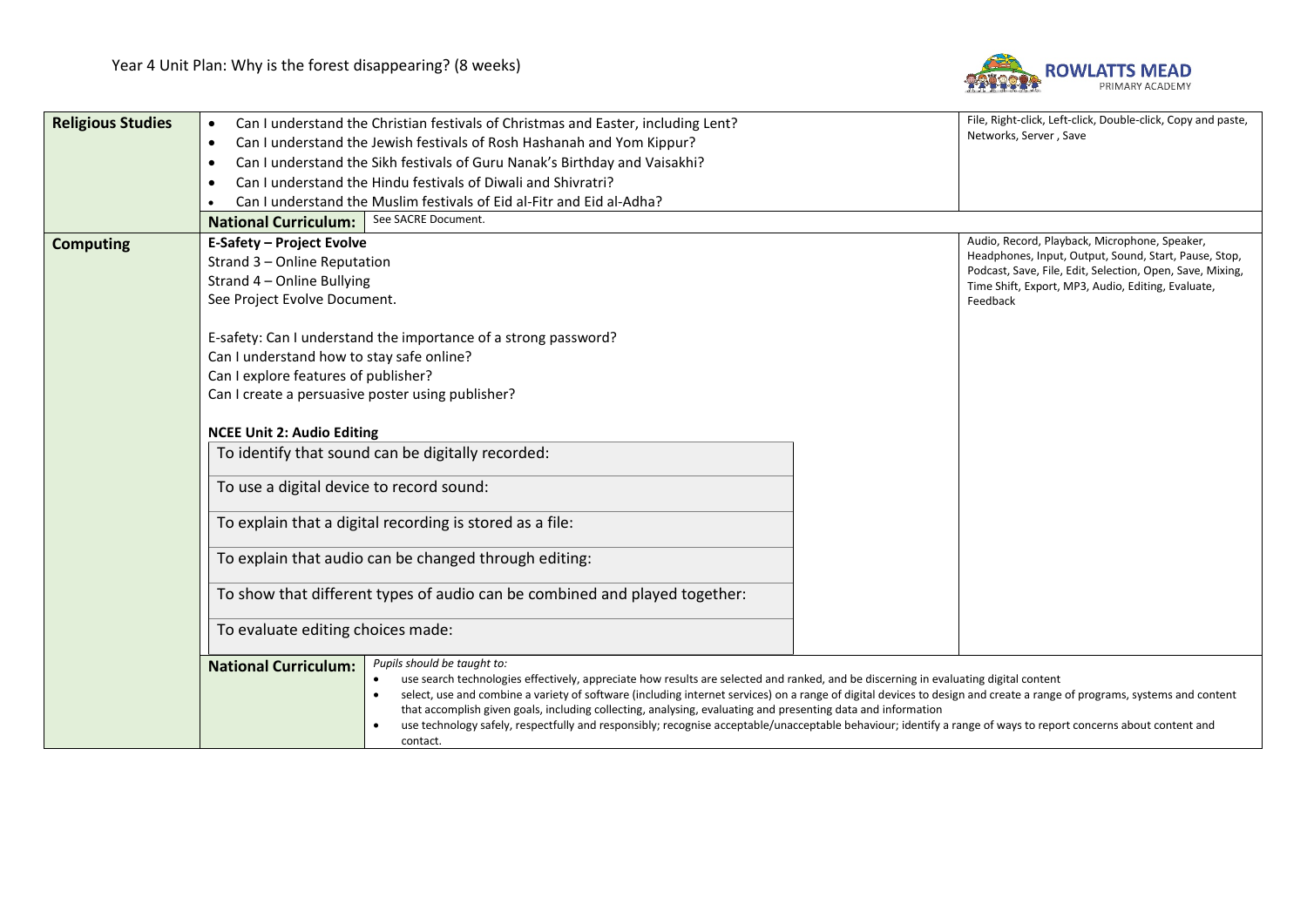

| <b>Sequence of Lessons</b>         |                                                                                                                                                                                                                                                                                                                                                                                                      |                                                                           |                                                    |
|------------------------------------|------------------------------------------------------------------------------------------------------------------------------------------------------------------------------------------------------------------------------------------------------------------------------------------------------------------------------------------------------------------------------------------------------|---------------------------------------------------------------------------|----------------------------------------------------|
| Lesson                             | <b>Learning Challenge</b>                                                                                                                                                                                                                                                                                                                                                                            | <b>Outcomes</b>                                                           | <b>Key Concepts</b>                                |
| 1. Geography                       | Can I name and locate the 7 continents and 5 oceans in the world?<br>Can I understand a range of geographical terms including their sizes? (Continents, country, city<br>etc.)                                                                                                                                                                                                                       | Labelled Map, Songs                                                       | Home                                               |
| 2. Geography                       | Can I identify the position and significance of latitude; the Equator; the Tropics of Cancer and<br>Capricorn; and the Arctic and Antarctic Circles?                                                                                                                                                                                                                                                 |                                                                           |                                                    |
| Geography<br>3.                    | Can I look at a variety of maps, compare contrast and draw conclusions about places?<br>Look at political map, relief map and tectonic plate map.                                                                                                                                                                                                                                                    | <b>Bloom's Questions</b>                                                  | Curiosity                                          |
| 4. Geography                       | Can I understand and name the different climate zones?<br>Can I understand what a tropical climate is?                                                                                                                                                                                                                                                                                               | Written paragraph                                                         | Home                                               |
| Geography<br>5.                    | Can I locate the countries and cities of South America?                                                                                                                                                                                                                                                                                                                                              | Labelled map<br>Draw pictures                                             | Curiosity                                          |
| Geography<br>6.<br>7.<br>Geography | Can I understand the economic and biological value of the Amazon rainforest?<br>Can I use a range of sources to investigate the scale of destruction in the Amazon Rainforest?<br>Can I understand how and why the land use of the Amazon rainforest is changing?<br>Can I describe the pros/cons of deforestation?                                                                                  | Research and discussion<br>Research and discuss<br>Grouping pros and cons | Sustainability, Impact                             |
| 8. Science                         | Can I understand the effects of deforestation?                                                                                                                                                                                                                                                                                                                                                       | Chain reaction - cause and effect                                         | Sustainability, Impact, Responsibility,<br>Choices |
| 9. Science                         | Can I recognise that environments can change and use statistics and knowledge to predict what<br>may happen in the future?<br>Look at the scale of deforestation then, now and in the future.                                                                                                                                                                                                        | Predictions                                                               | Impact, Change, Sustainability, Choices            |
| 10. Geography                      | Can I compare the human and physical geography of South America to U.K?                                                                                                                                                                                                                                                                                                                              | Poster                                                                    | Home                                               |
| 11. Computing                      | E-safety: Can I understand the importance of a strong password?<br>Can I understand how to stay safe online?<br>Can I explore features of publisher?<br>Can I create a persuasive poster using publisher?                                                                                                                                                                                            | Password sheet<br>E-safety wordle<br>Publisher poster                     | Choices                                            |
| 12. Science                        | Can I recognise that living things can be grouped in a variety of ways?<br>Can I explore classification keys?                                                                                                                                                                                                                                                                                        | Entry ticket<br>Exploration                                               | Curiosity                                          |
| 13. Science                        | Can I identify key features of invertebrates in their environment?<br>Can I identify key features of vertebrates in their environment?<br>Can I use classification keys to help group, identify and name a variety of living things in our local<br>and wider (Amazon rainforest) environment?<br>Can I construct and interpret a variety of food chains, identifying producers, predators and prey? | Venn diagrams<br>Flow chart                                               | Curiosity                                          |
| 14. Art                            | Can I learn about Nixiwaka Yawanawa and abstract art?                                                                                                                                                                                                                                                                                                                                                | SPS.<br>Explore tribal art and create a head-dress                        | Curiosity, Sustainability, Responsibility          |
| 15. Art                            | Can I create tints, tones, shades and hues?<br>Can I experiment with different paint effects?<br>Can I practise painting plants and animals?<br>Can I create my abstract painting?                                                                                                                                                                                                                   | Abstract painting                                                         | Curiosity, Sustainability, Responsibility          |